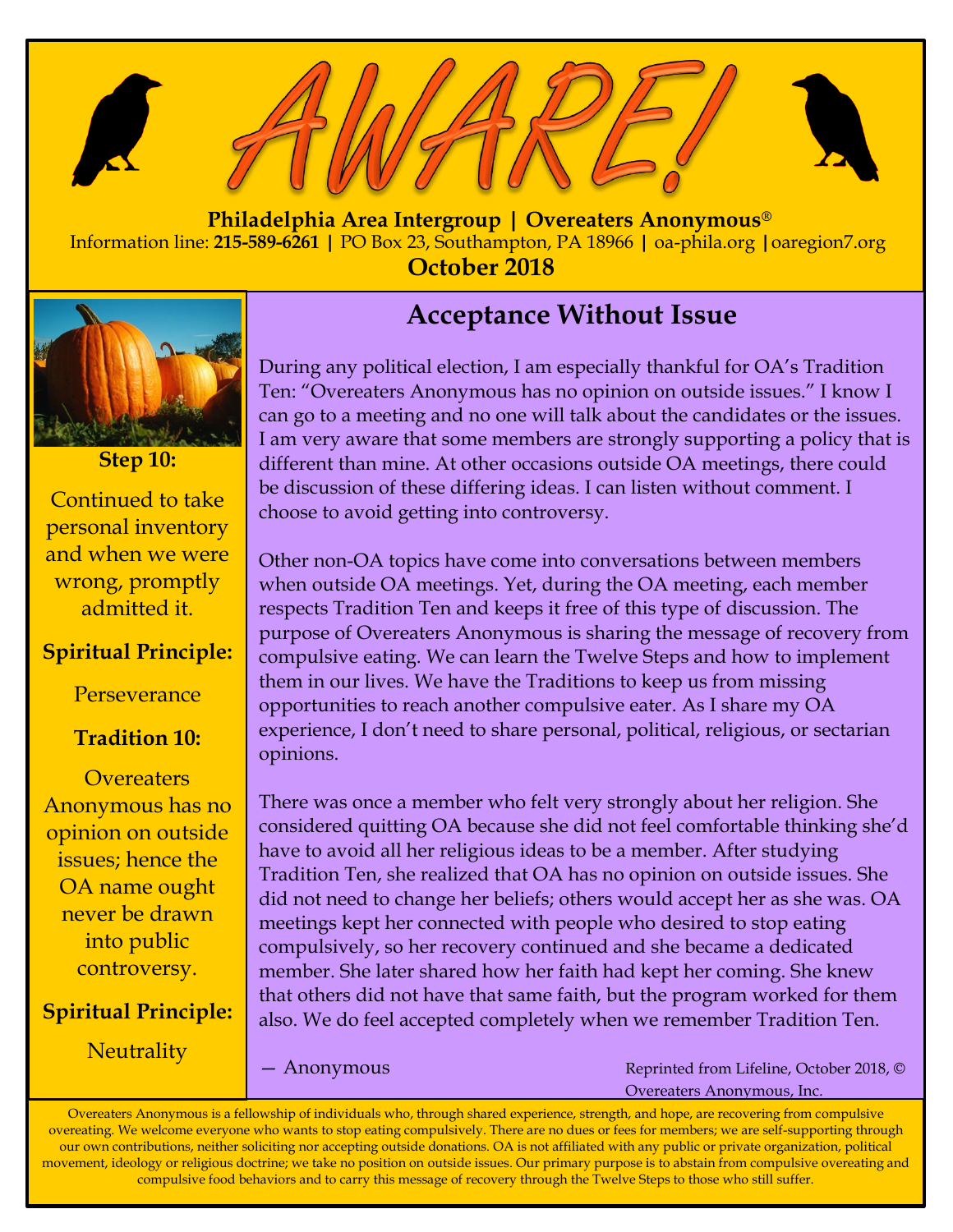

# What's hot?





#### **Overeaters Anonymous**

**IDEA DAY International Day Experiencing** Abstinence



Saturday November 17, 2018 Overbrook Presbyterian Church 6376 City Avenue Philadelphia, PA 19151 Registration: 8:30am Workshop: 9am-1:30pm Suggested donation \$5 (please don't stay away if you can't pay) Lunch break included; bring your lunch Presented by Brandywine Intergroup (BIG) + Philadelphia Area Intergroup (PAIG) of OA Info: contact Stephen L. (215) 232-1216 sliu202@yahoo.com



OA's World Service Office has announced that it's now using a new post office box for all correspondence, *including contributions.* **Please share this info at your meetings!** And from now on, please use this mailing address:

> World Service Office PO Box 44727 Rio Rancho, NM 87174-4727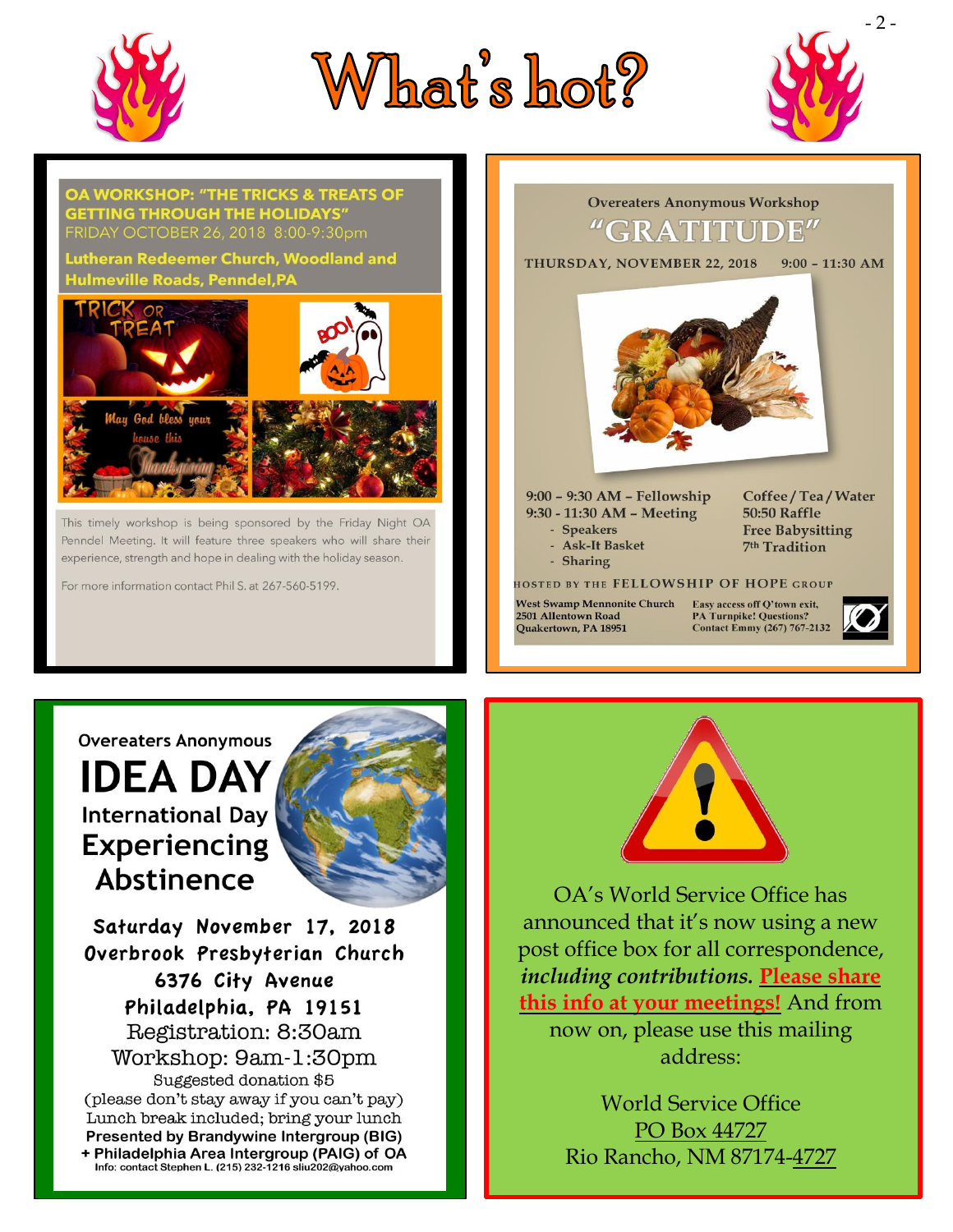## **Hoping to connect to another OAer? = a potential phone sponsor,**   $\odot$  = a willing ear, and  $\Box$  = an email contact! Hooray for outreach!

| Name       | Service   Phone                    |              | Email                     | When?                   |
|------------|------------------------------------|--------------|---------------------------|-------------------------|
| Judy R.    | $\mathbf{F} + \odot$               | 215-603-1854 | n/a                       | 11am - 8 pm, Tu. - Sun. |
| Kate V.    | $\mathbf{R} + \bigcirc \mathbf{H}$ | 215-350-4443 | kvalesky73@comcast.net    | Whenever                |
| Linda J.   | $\mathbf{r}$                       | 215-663-9644 | n/a                       | $6pm - 9pm$             |
| Rick M.    | $\mathbf{r}$                       | 215-785-5630 | Rickam1@Verizon.net       | 11am to 10pm            |
| Celeste S. | $\blacksquare$                     | n/a          | celeste.schor@gmail.com   | Whenever                |
| Sue        | 鳳                                  | n/a          | Sac123058@comcast.net     | Whenever                |
| Jeff S.    | 雷口                                 | 609-610-6193 | stoolmanjackson@yahoo.com | $10am - 9pm$            |
| Wendy K.   | $\blacksquare$                     | n/a          | wenknok@gmail.com         | Whenever                |

# "If you can't think of anything to be thankful for, take your pulse."

- Overheard at an OA meeting



### **From the WSO's September News Bulletin:**

**"Our website is the 'front door'** for the stillsuffering compulsive eater, so delivering clear, understandable information about OA is a priority. With that in mind, the Board of Trustees Strategic Plan Committee has added an **important new web page.** *[What Is OA About?](https://oa.org/what-is-oa-about/)* offers concise information about OA and how a newcomer can decide whether they belong and how they can find recovery in OA.

For longtime OA members, *What Is OA About?* can also serve as a **public information resource** when carrying the message, so check it out!"